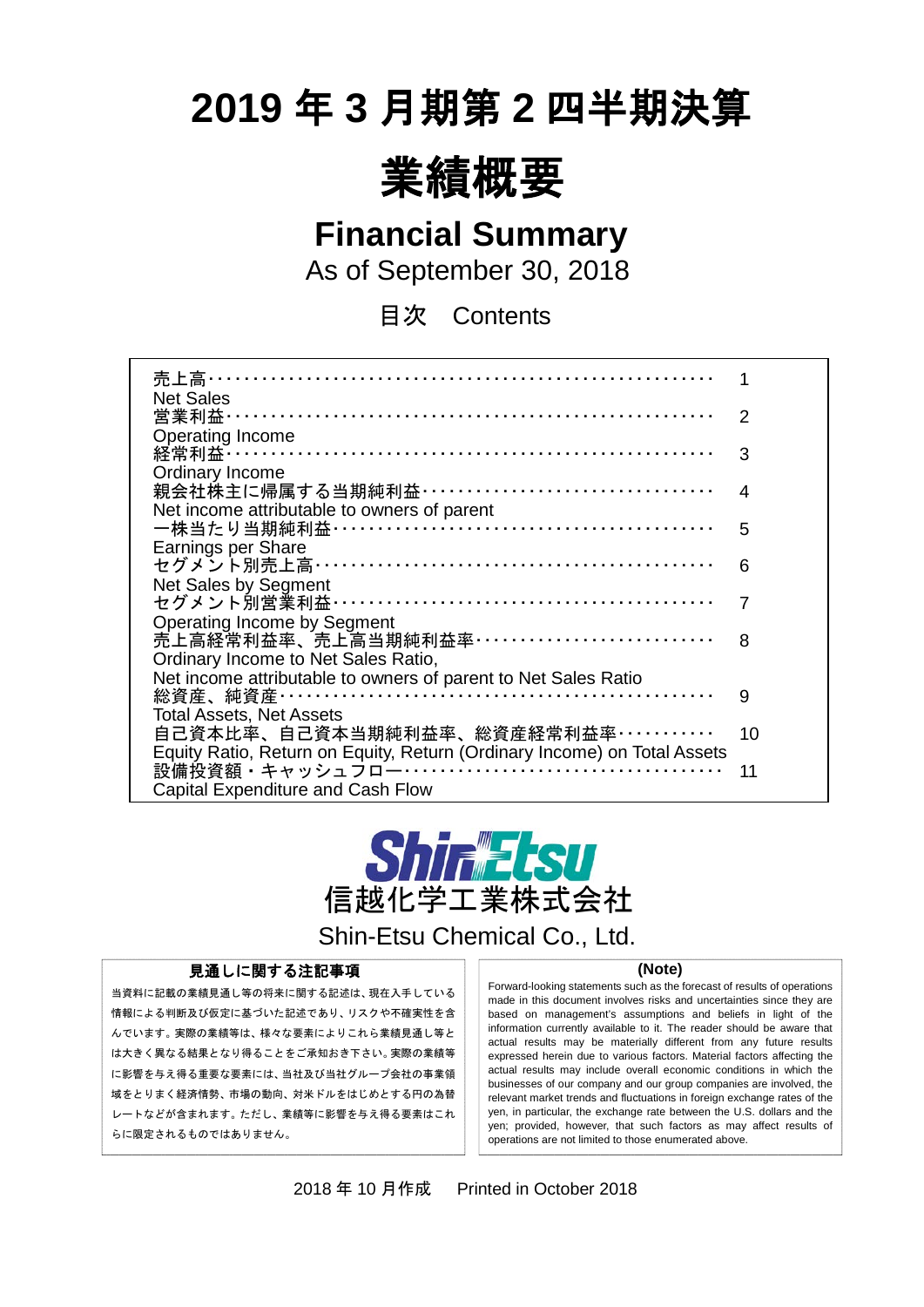



(億円 / 100 millions of yen)

|                  | $\left[\begin{array}{c c c c c c} 11/3 & 12/3 & 13/3 & 14/3 & 15/3 & 16/3 & 17/3 & 18/3 & 18/3 & 18/3 & 18/3 & 18/3 & 18/3 & 18/3 & 18/3 & 18/3 & 18/3 & 18/3 & 18/3 & 18/3 & 18/3 & 18/3 & 18/3 & 18/3 & 18/3 & 18/3 & 18/3 & 18/3 & 18/3 & 18/3 & 18/3 & 18/3 & 18/3 & 18$ |  |                                                                                       |  |  | 19/3<br>(予想/E) |
|------------------|------------------------------------------------------------------------------------------------------------------------------------------------------------------------------------------------------------------------------------------------------------------------------|--|---------------------------------------------------------------------------------------|--|--|----------------|
| 売上高<br>Net Sales |                                                                                                                                                                                                                                                                              |  | 9,168  10,582  10,477  10,254  11,658  12,555  12,798  12,374  14,414   7,917  15,600 |  |  |                |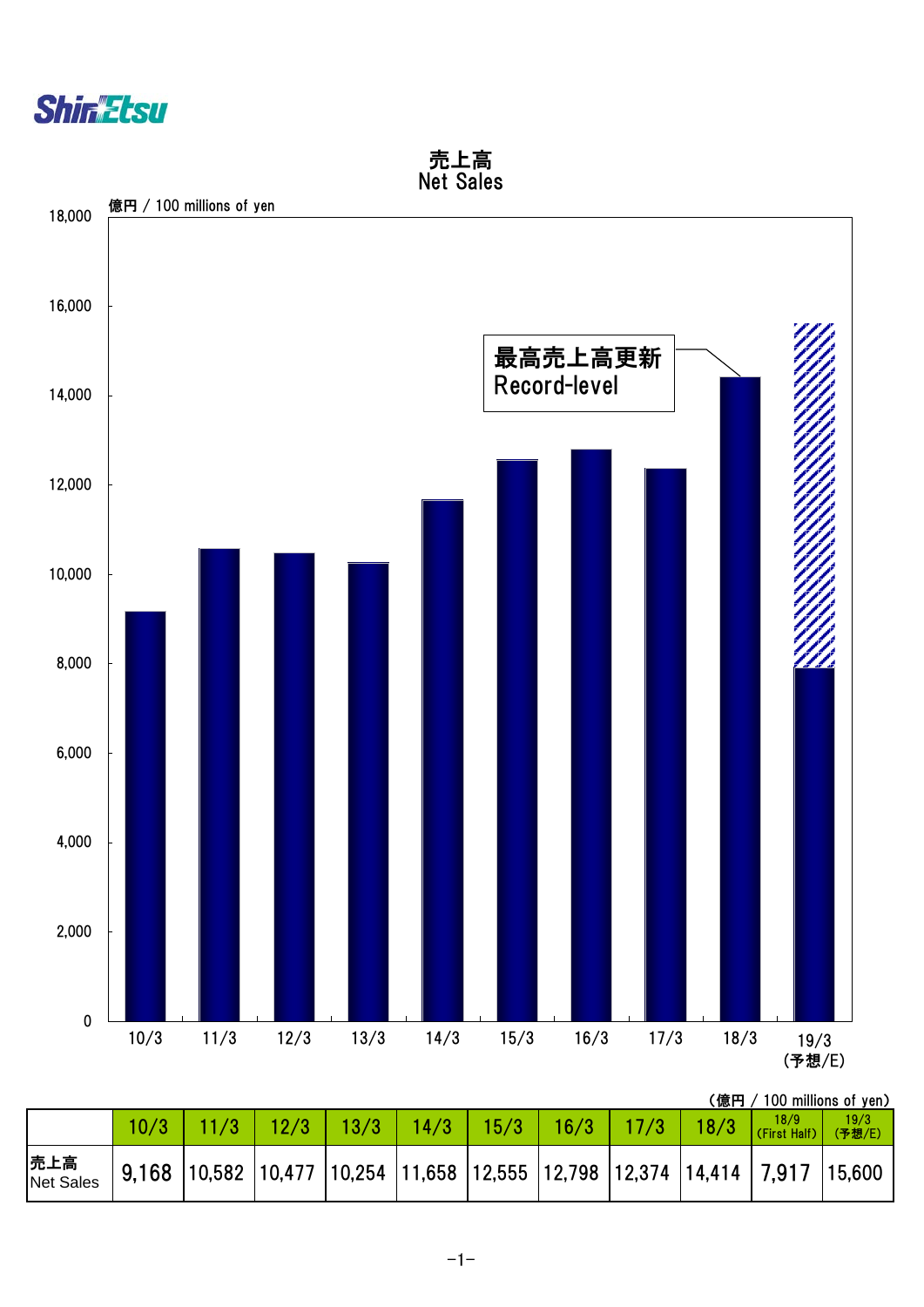



 営業利益 Operating Income

(億円 / 100 millions of yen)

|                                    | 10/3        |      | 12/3 | $\mathbf{R}$ | 14/3 | 15/3  | 16/3  |       | 8/3   | . <i>.</i><br>18/9<br>(First Half) | 19/3<br>(予想/E) |
|------------------------------------|-------------|------|------|--------------|------|-------|-------|-------|-------|------------------------------------|----------------|
| 営業利益<br>Operating<br><b>Income</b> | 170<br>I.IZ | ,492 | ,496 | 1,570        | ,738 | 1,853 | 2,085 | 2,386 | 3,368 | 2,092                              | 3,900          |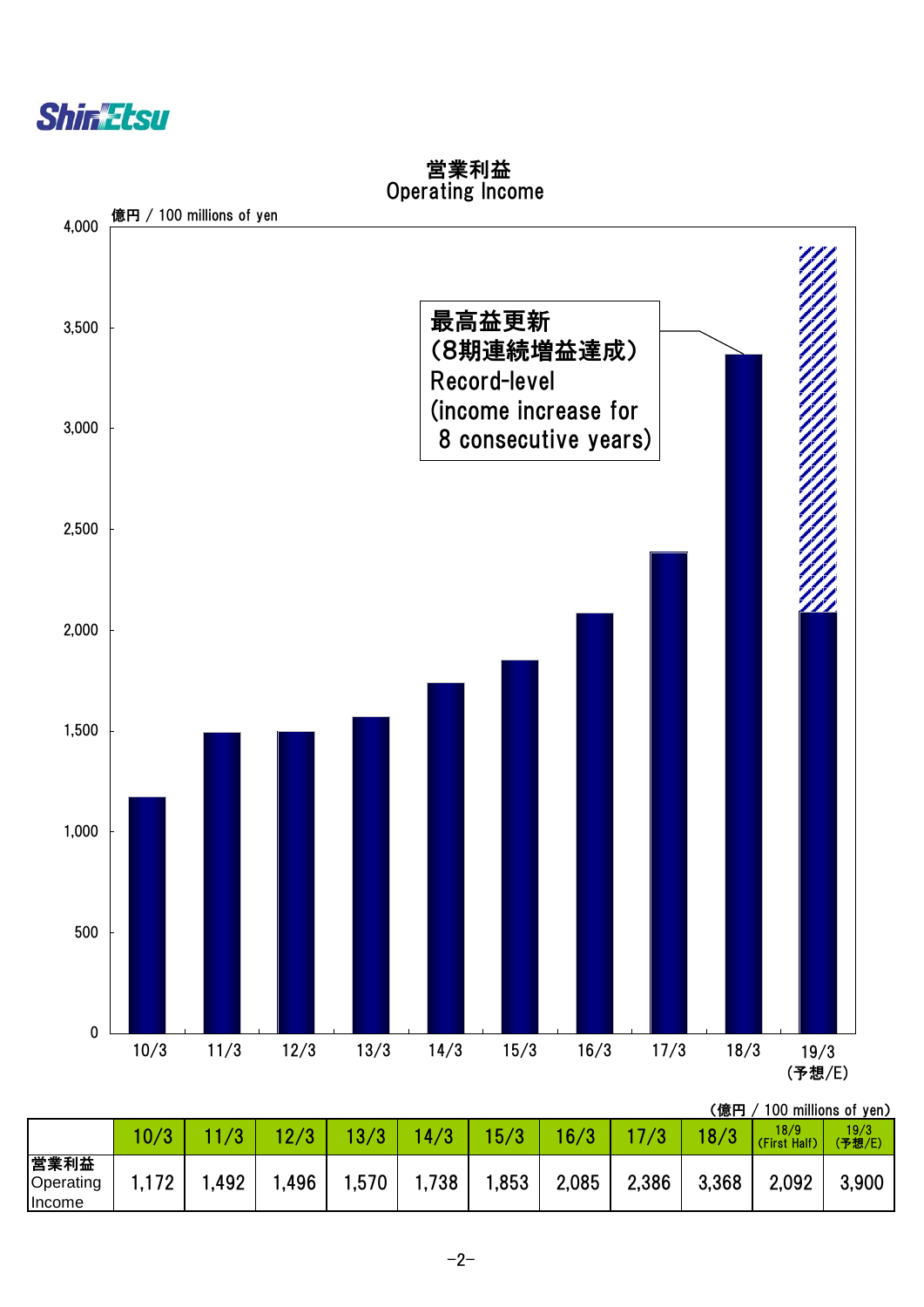

0 500 1,000 1,500 2,000 2,500 3,000 3,500 4,000 4,500 10/3 11/3 12/3 13/3 14/3 15/3 16/3 17/3 18/3 19/3 (予想/E) 最高益更新 (8期連続増益達成) Record-level (income increase for 8 consecutive years) 億円 / 100 millions of yen

| 経常利益            |  |
|-----------------|--|
| Ordinary Income |  |

|                                   | 10/3 | $1\sigma$ | ി 70<br><b>L</b> | 13/3  | /3<br>$\mathbf{A}$ | 15/3 | 16/3  |       | 18/3  | 18/9<br>(First Half) | 19/3<br>(予想/E) |
|-----------------------------------|------|-----------|------------------|-------|--------------------|------|-------|-------|-------|----------------------|----------------|
| 経常利益<br>Ordinary<br><b>Income</b> | ,270 | ,603      | ,652             | 1,702 | .806               | ,980 | 2,200 | 2,421 | 3,403 | Z.I I                | 4,000          |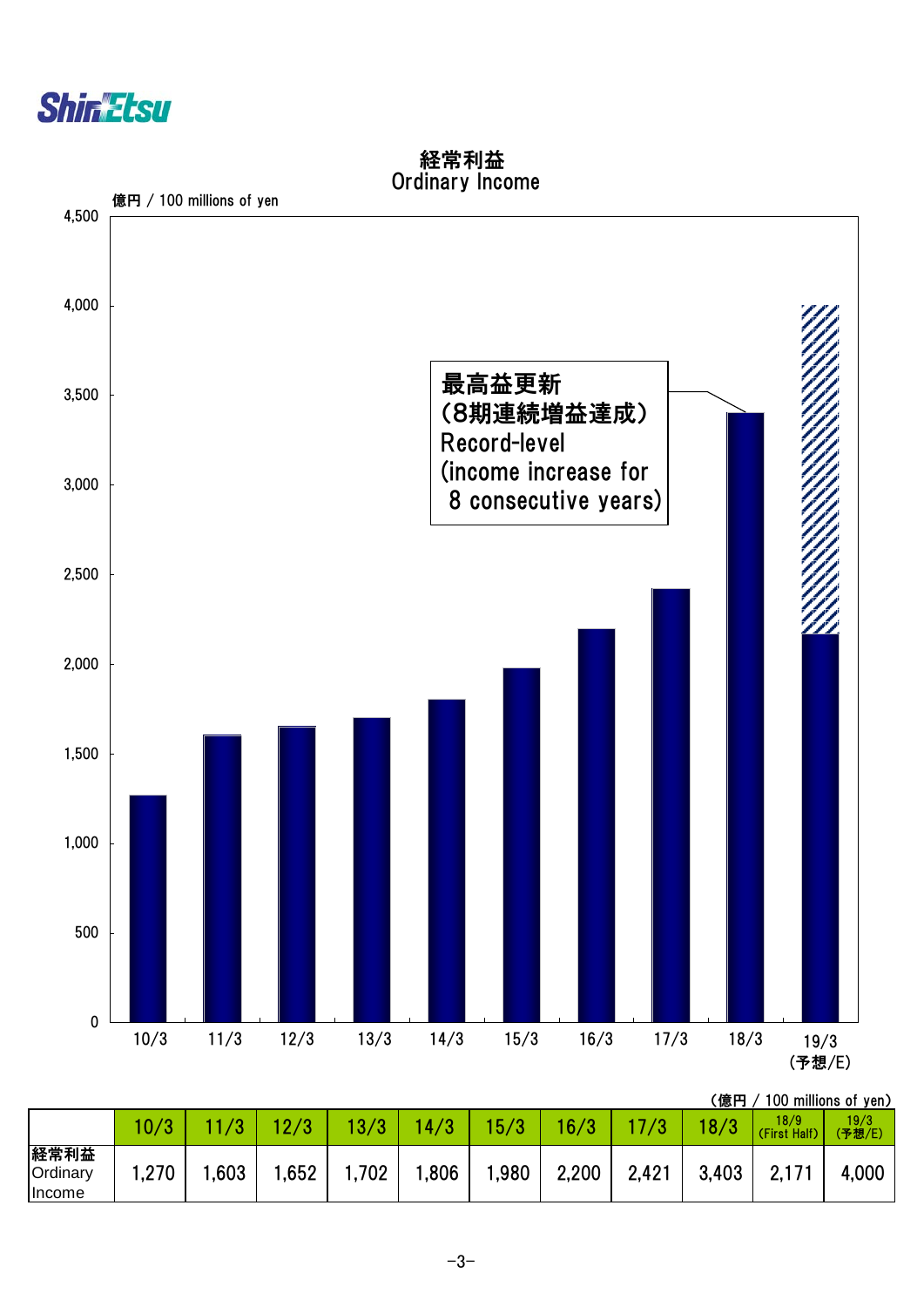



|  |  | 親会社株主に帰属する当期純利益                             |  |
|--|--|---------------------------------------------|--|
|  |  | let income attributable to owners of narent |  |

|                                                                          |      |                  |            |      |     |          |      |       | 、1息鬥  |                      | TUU MIIIIONS OT YEN. |
|--------------------------------------------------------------------------|------|------------------|------------|------|-----|----------|------|-------|-------|----------------------|----------------------|
|                                                                          | 10/3 |                  | $\sqrt{2}$ | 70   | 4/3 | 70<br>υı | 6/3  |       | 8/3   | 18/9<br>(First Half) | 19/3<br>(予想/E)       |
| 親会社株主に帰属<br>する当期純利益<br>Net income<br>attributable to<br>owners of parent | 838  | ,00 <sup>1</sup> | ,006       | ,057 | 136 | ,286     | ,488 | 1,759 | 2,662 | ,588                 | 2,900                |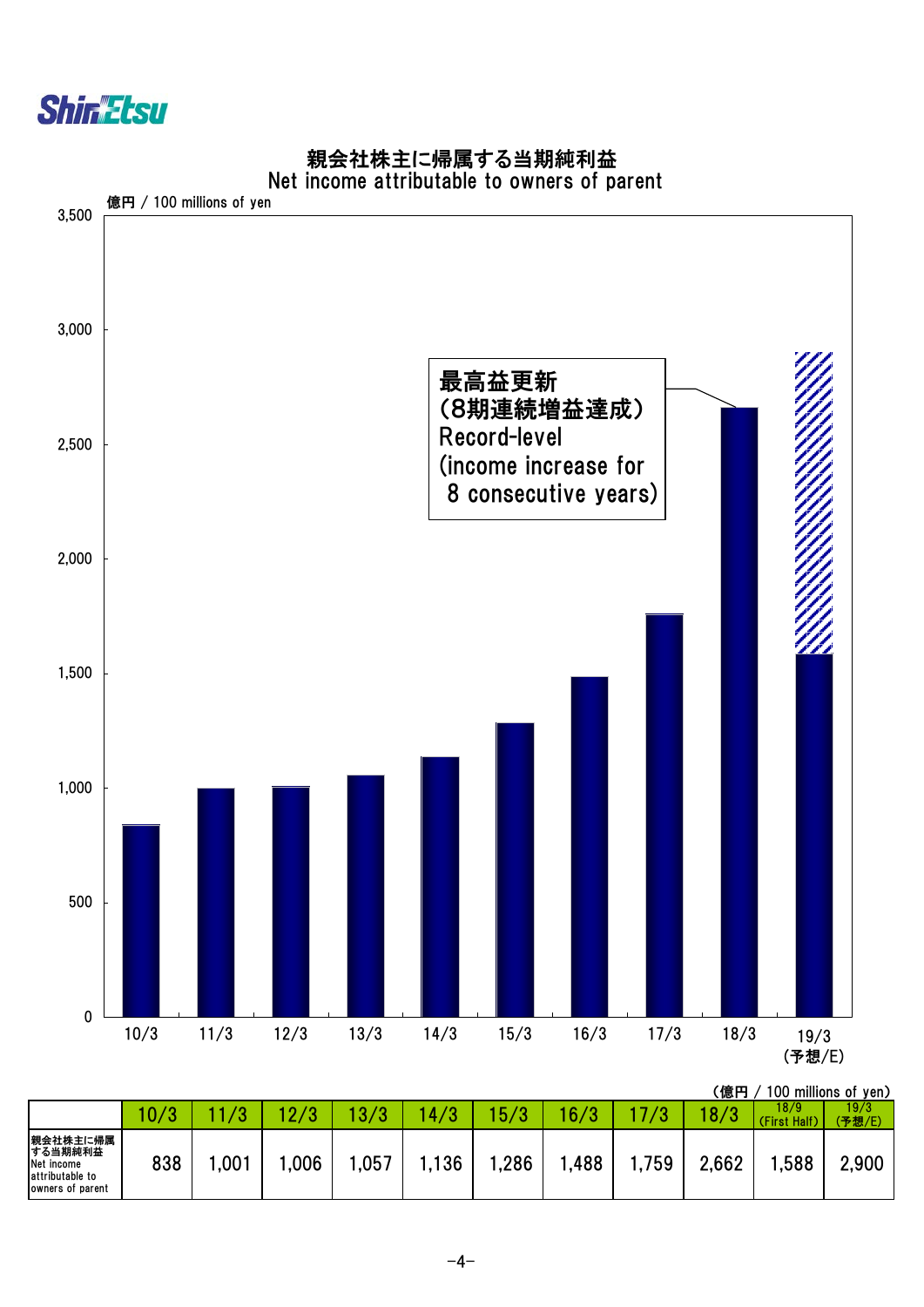



|                                         |        |               |      |      |      |      |      |      |      |                                                                       | \  J / JVII/   |
|-----------------------------------------|--------|---------------|------|------|------|------|------|------|------|-----------------------------------------------------------------------|----------------|
|                                         | 10/3   |               | 12/3 | 13/3 | 14/3 | 15/3 | 16/3 | 17/3 | 18/3 | 18/9<br>(First Half)                                                  | 19/3<br>(予想/E) |
| 一株当たり<br>当期純利益<br>Earnings<br>per Share | 197.53 | 235.80 237.03 |      |      |      |      |      |      |      | 248.94   267.20   302.05   349.46   412.86   624.28   372.29   679.80 |                |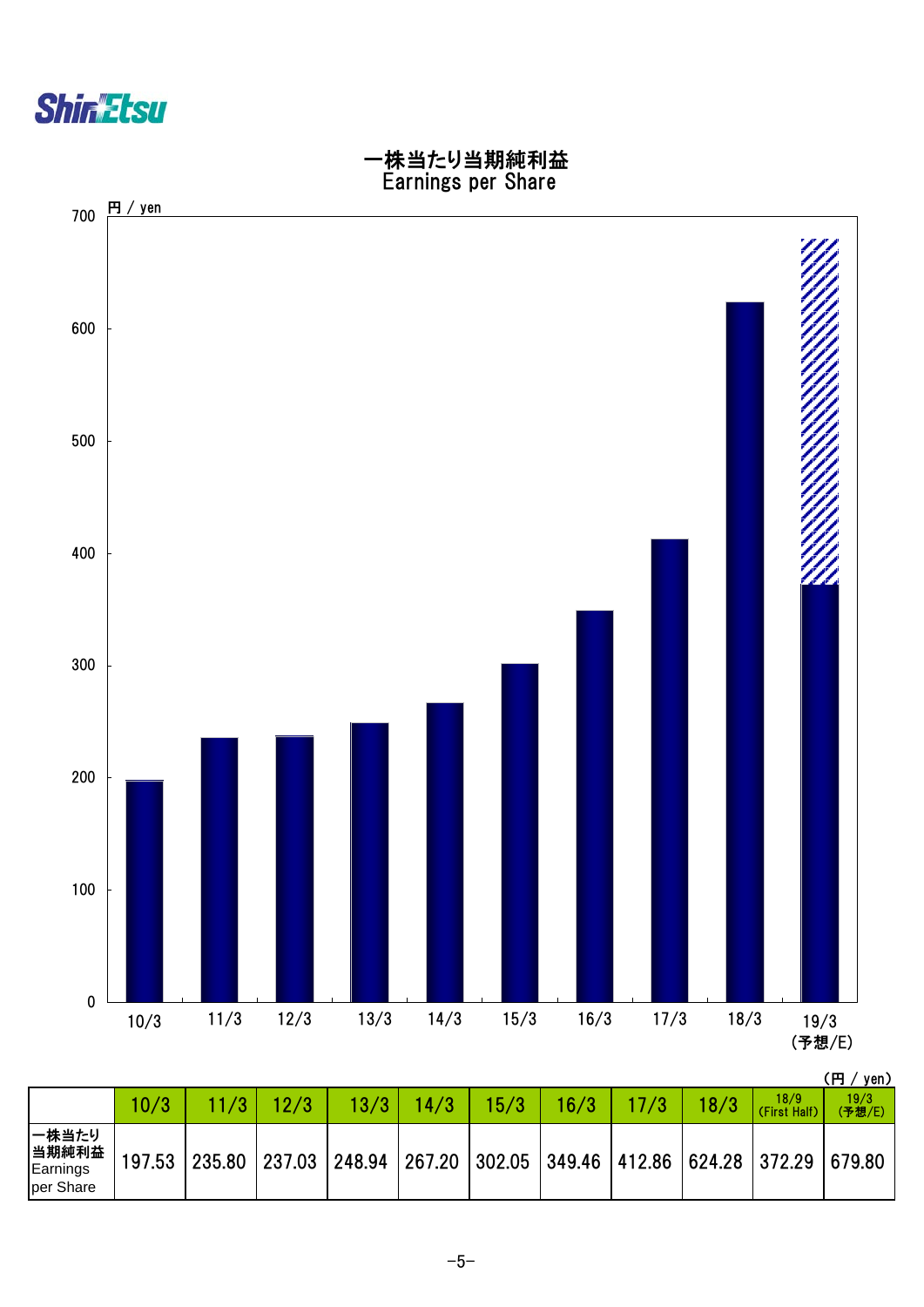



 セグメント別売上高 Net Sales by Segment

|                                                                        |       |       |       |       |       |       |       | (億円   |       | 100 m <u>illions of yen)</u> |
|------------------------------------------------------------------------|-------|-------|-------|-------|-------|-------|-------|-------|-------|------------------------------|
|                                                                        | 10/3  | 11/3  | 12/3  | 13/3  | 14/3  | 15/3  | 16/3  | 17/3  | 18/3  | 18/9<br>(First Half)         |
| 塩ビ・化成品 <br> PVC/Chlor-Alkali Business                                  | 2,377 | 2,835 | 3,240 | 3,436 | 4.278 | 4.526 | 4,417 | 4,116 | 5,013 | 2,619                        |
| トシリコーン<br>lSilicones Business                                          | 1,223 | 1,430 | 1,354 | 1,290 | 1,564 | 1,774 | 1,877 | 1,792 | 2,062 | 1,138                        |
| 機能性化学品<br> Specialty Chemicals Business                                | 804   | 835   | 871   | 835   | 1,032 | 1,123 | 1,168 | 1,080 | 1,171 | 597                          |
| 半導体シリコン<br><b>Semiconductor Silicon Business</b>                       | 2,540 | 2,837 | 2,296 | 2,024 | 2,132 | 2,300 | 2,433 | 2,526 | 3,083 | 1,874                        |
| 電子・機能材料<br> Electronics & Functional<br><b>Materials Business</b>      | 1,137 | 1,413 | 1,777 | 1,827 | 1,709 | 1,835 | 1,867 | 1,879 | 2,074 | 1,149                        |
| 加工・商事・技術サービス<br>Processing, Trading &<br>Specialized Services Business | 1,084 | 1,229 | 936   | 839   | 941   | 995   | 1,034 | 979   | 1,007 | 537                          |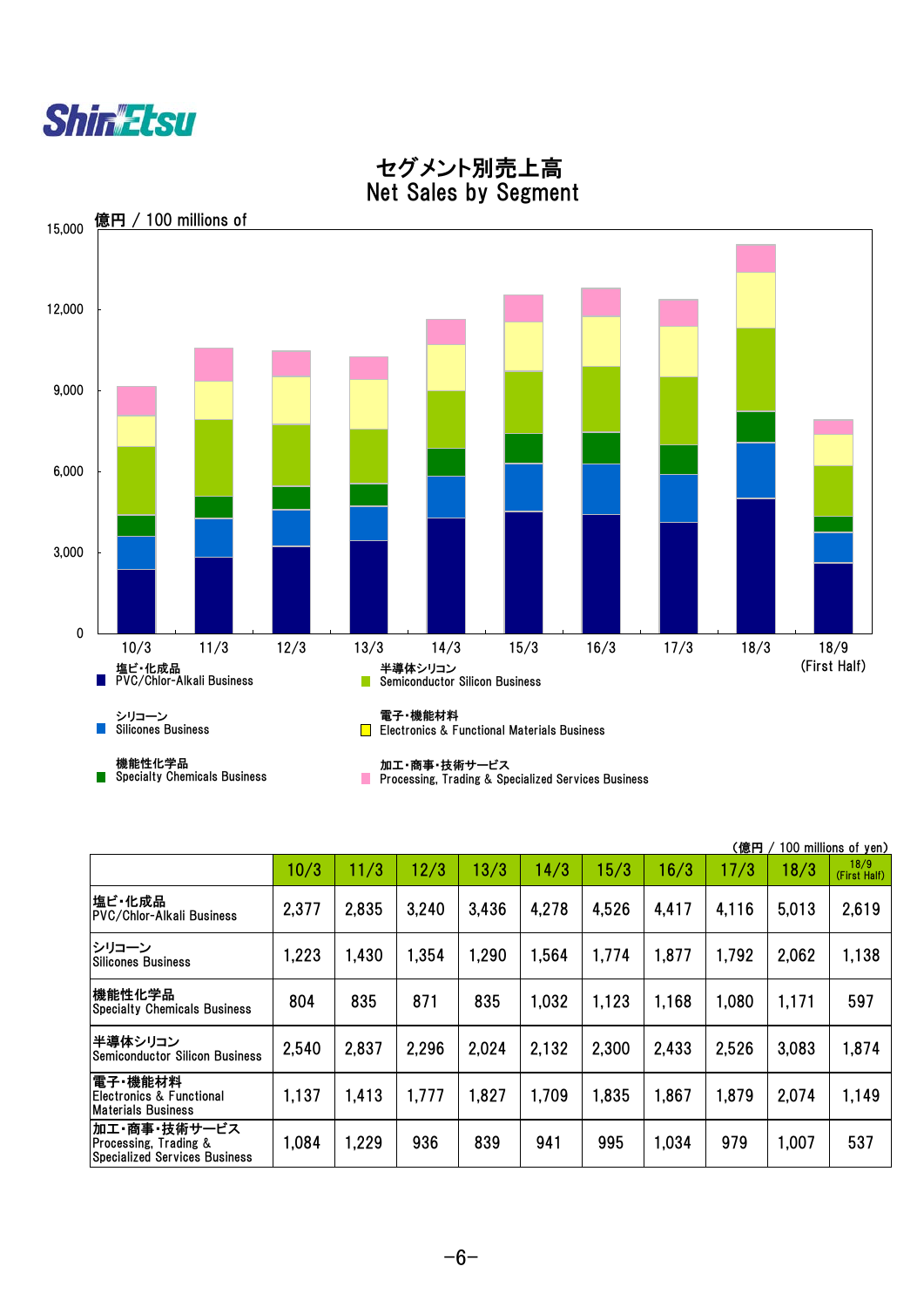



## セグメント別営業利益 Operating Income by Segment

|                                                                        |      |      |      |      |      |      |      | (億円  |      | 100 m <u>illions of yen)</u> |
|------------------------------------------------------------------------|------|------|------|------|------|------|------|------|------|------------------------------|
|                                                                        | 10/3 | 11/3 | 12/3 | 13/3 | 14/3 | 15/3 | 16/3 | 17/3 | 18/3 | 18/9<br>(First Half)         |
| 塩ビ・化成品<br><b>PVC/Chlor-Alkali Business</b>                             | 195  | 196  | 236  | 455  | 601  | 502  | 446  | 531  | 932  | 596                          |
| シリコーン<br><b>Silicones Business</b>                                     | 249  | 340  | 336  | 286  | 318  | 334  | 415  | 425  | 519  | 290                          |
| 機能性化学品<br><b>Specialty Chemicals Business</b>                          | 139  | 129  | 146  | 144  | 127  | 152  | 181  | 222  | 257  | 134                          |
| 半導体シリコン<br><b>Semiconductor Silicon Business</b>                       | 226  | 388  | 343  | 219  | 244  | 356  | 469  | 559  | 929  | 666                          |
| 電子・機能材料 <br> Electronics & Functional<br>Materials Business            | 307  | 361  | 381  | 408  | 409  | 462  | 514  | 552  | 616  | 341                          |
| 加工・商事・技術サービス<br>Processing, Trading &<br>Specialized Services Business | 67   | 73   | 50   | 56   | 36   | 48   | 56   | 95   | 114  | 64                           |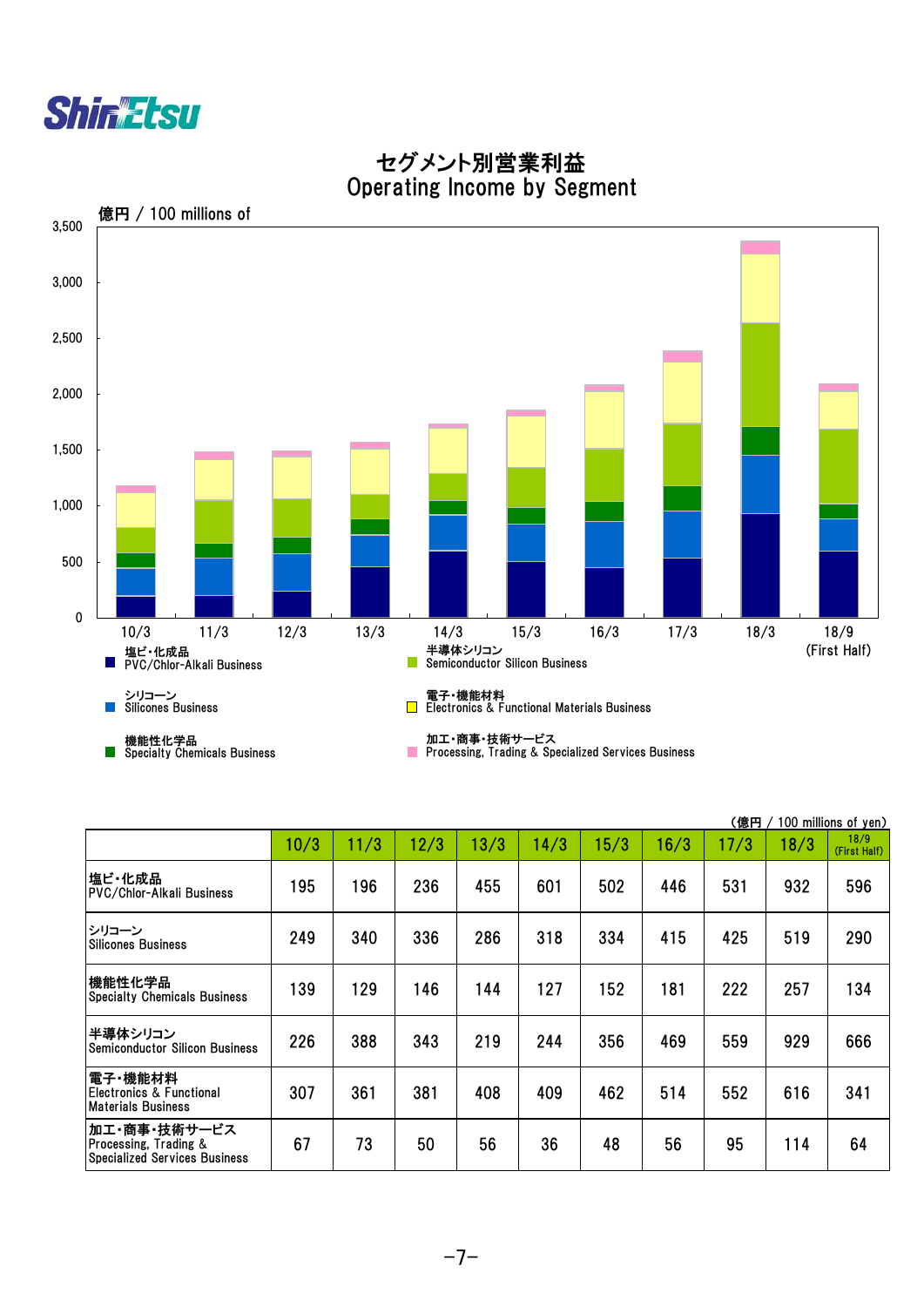

売上高経常利益率





|                                                                                      | 10/3 | 11/3 | 12/3 | 13/3 | 14/3 | 15/3 | 16/3 | 17/3 | 18/3 | 18/9<br>(First Half) |
|--------------------------------------------------------------------------------------|------|------|------|------|------|------|------|------|------|----------------------|
| 売上高<br>経常利益率<br>Ordinary Income to Net<br>Sales Ratio                                | 13.9 | 15.2 | 15.8 | 16.6 | 15.5 | 15.8 | 17.2 | 19.6 | 23.6 | 27.4                 |
| 売上高<br>当期純利益率<br>Net income attributabe<br>to owners of parent to<br>Net Sales Ratio | 9.1  | 9.5  | 9.6  | 10.3 | 9.7  | 10.2 | 11.6 | 14.2 | 18.5 | 20.1                 |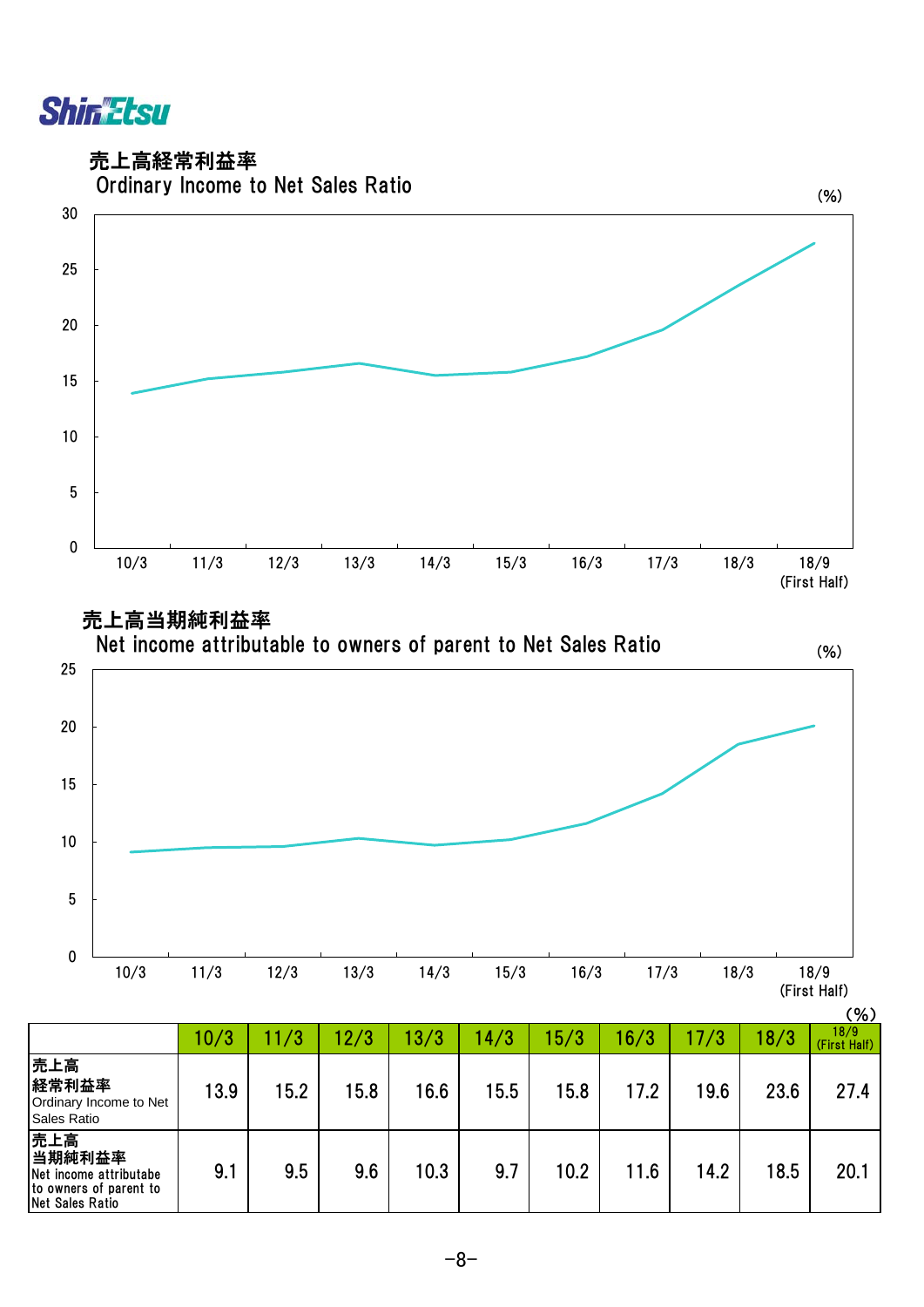

 総資産 Total Assets



純資産

Net Assets



(億円 / 100 millions of yen)

|                               | 10/3   | 11/3   | 12/3            | 13/3                        | 14/3   | 15/3   | 16/3 |                      | 18/3   | 18/9<br>(First Half) |
|-------------------------------|--------|--------|-----------------|-----------------------------|--------|--------|------|----------------------|--------|----------------------|
| 総資産<br>Total<br><b>Assets</b> | 17.691 | 17.841 | 18,098          | 19,209 21,989 24,523 25,100 |        |        |      | 26,556               | 29,031 | 29,973               |
| 純資産<br><b>Net Assets</b>      | 14,742 | 14,694 | 14,945   16,231 |                             | 18,221 | 20,127 |      | 20,804 21,900 24,130 |        | 25,170               |
|                               |        |        |                 |                             |        |        |      |                      |        |                      |

※「『税効果会計に係る会計基準』」の一部改正(企業会計基準第28号)等を2018年3月期に遡って適用した結果、 総資産は51億円減少しております。

 (We applied Accounting Standards Board of Japan ("ASBJ") Statement No.28 Partial Amendments to Accounting Standard for Tax Effect Accounting, etc. to the consolidated financial statements as of March 31, 2018. As a result, total assets decreased by \5.1 billion.)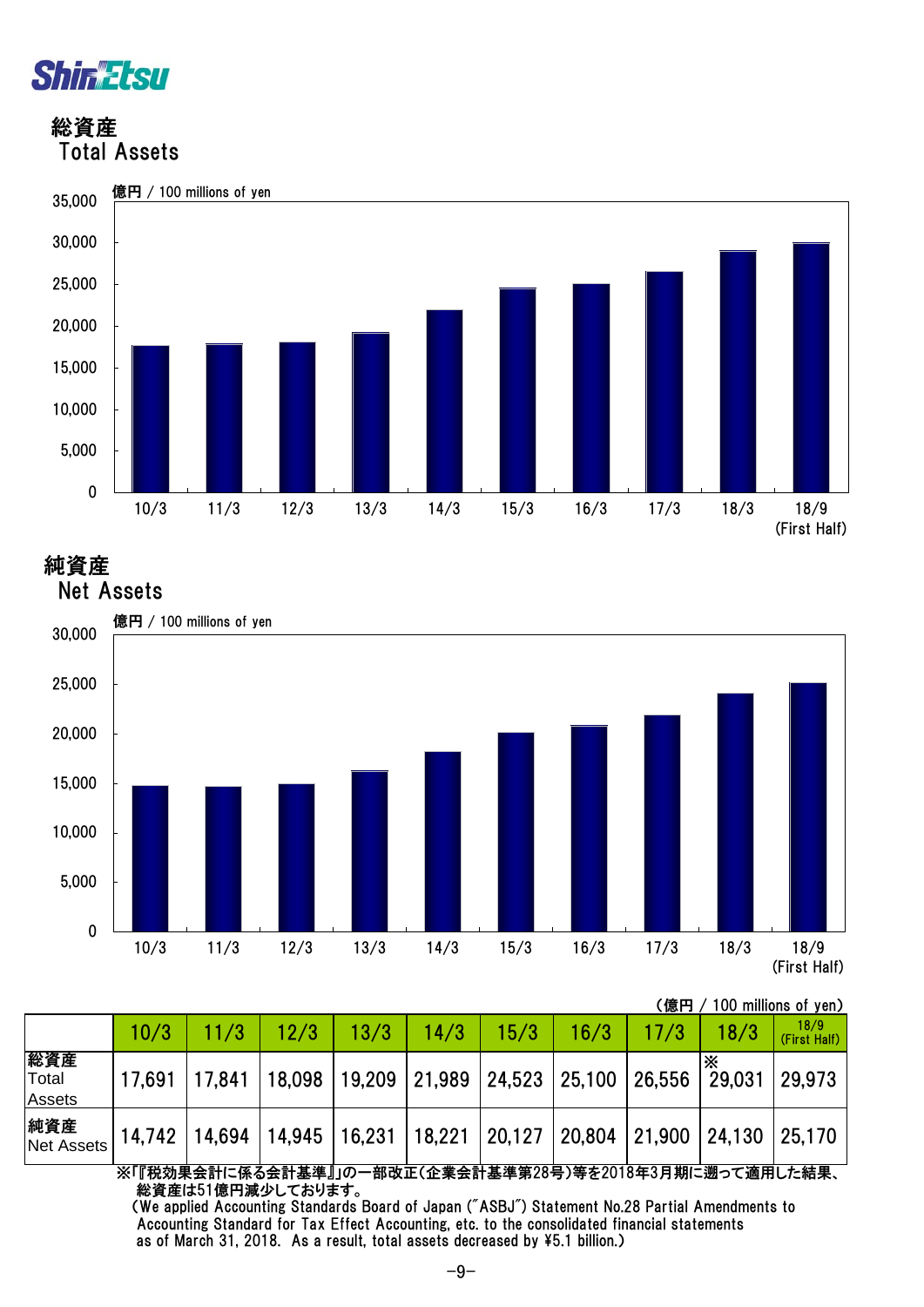





| ----総資産経常利益率 Return (Ordinary Income) on Total Assets |
|-------------------------------------------------------|
|                                                       |

|                                                             | 10/3 | 11/3 | 12/3 | 13/3 | 14/3 | 5/3  | 16/3 | 17/3 | 18/3      | 18/9<br>(First Half) |
|-------------------------------------------------------------|------|------|------|------|------|------|------|------|-----------|----------------------|
| 自己資本比率<br><b>Equity Ratio</b>                               | 80.9 | 80.0 | 80.3 | 82.0 | 80.6 | 79.9 | 80.8 | 80.3 | X<br>81.0 | 81.8                 |
| 自己資本<br>当期純利益率<br>Return on Equity                          | 6.0  | 7.0  | 7.0  | 7.0  | 6.8  | 6.9  | 7.5  | 8.5  | 11.9      | 13.2<br>(年換算/p.a.)   |
| 総資産<br>経常利益率<br>Return (Ordinary Income)<br>on Total Assets | 7.4  | 9.0  | 9.2  | 9.1  | 8.8  | 8.5  | 8.9  | 9.4  | 12.2      | 14.7<br>(年換算/p.a.)   |

※「『税効果会計に係る会計基準』」の一部改正(企業会計基準第28号)等を2018年3月期に遡って適用した 結果、自己資本比率は0.2ポイント増加しております。

 (We applied Accounting Standards Board of Japan ("ASBJ") Statement No.28 Partial Amendments to Accounting Standard for Tax Effect Accounting, etc. to the consolidated financial statements as of March 31, 2018. As a result, stockholders' equity ratio increased by 0.2percentage points.)